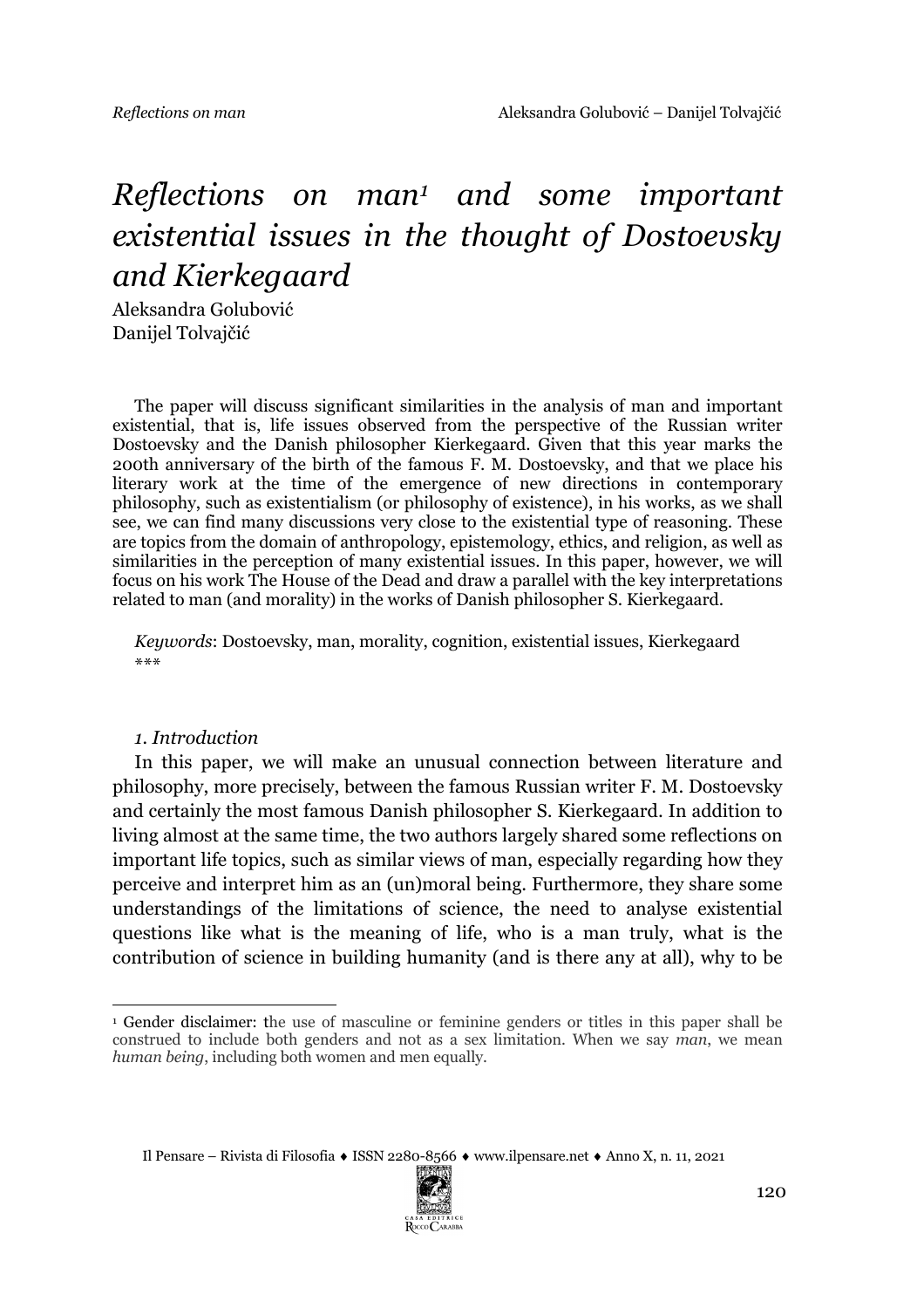moral, etc. Through their analyses, i.e. mostly through the analyses of man from the pen of the Russian writer Dostoevsky, we will get a good insight into this topic, which will in many aspects prove to be close to modern man also. Namely, we will show that literature, especially in the time of Dostoevsky, can serve as an excellent *foundation* for the development of philosophical thought, especially that which we might call existential2. Because in literature, important and always current philosophical issues and problems are often discussed, and we often also come across very high-quality analyses of the same.

## *2. Literature meets philosophy*

What do literature and philosophy have in common? Aren't these two areas each with its own basic characteristics: goals, methods, content, etc.3. Or are there in both areas sometimes topics, that is, questions and problems, and then interpretations that are very close - such was the case with viewing some existential themes and problems in the works of Dostoevsky and Kierkegaard4. Namely, at the beginning of his literary work, Dostoevsky published a novel5 entitled *Notes from the Underground* which critics declared/considered the first novel in which some form of existentialist thought is represented<sup>6</sup>. In addition, in Dostoevsky, we find analyses and interpretations that in many respects are very reminiscent of real philosophical discussions (almost of analytical type). In that sense, we agree with Željko Senković when he says, referring to writers, that they are there «to show us the possibilities of truly being human, which is a never-



<sup>2</sup> One of the first philosophers to notice the similarities between Kierkegaard and Dostoevsky was Leo Shestov, a Russian philosopher of existential provenance in a work originally published in 1936. entitled *Kierkegaard and Existential Philosophy*. Cfr. L. Schestov, *Kierkegaard and the Existential Philosophy*, Ohio University Press, Athens 1969.

<sup>3</sup> «It is quite certain that the way in which literature approaches man and the problems of his existence is radically different from the way in which religion, philosophy or science do it, although literature can contain each of the listed discourses. Every individual poetics, including Dostoevsky's poetics, has its own model in problematizing philosophical questions» (T/N: the quote is originally in Serbian, here it is translated by the translator of the paper) E. Pobrić, *Srdžba Ivana Karamazova*, «Anafora», VII, 1, 2020, p. 31. We would also like to add that sometimes in history this connection between literature and philosophy is much more pronounced, as we see in the example of Dostoevsky and Kierkegaard.

<sup>4</sup> Cfr. P. Prini, *Storia dell'esistenzialismo. Da Kierkegaard a oggi*, Studium, Roma 1991, pp. 13- 65.

<sup>5</sup> See: F.M. Dostojevski, *Zapisi iz podzemlja*, Znanje – Otokar Keršovani, Zagreb-Opatija 1986.

<sup>6</sup> See: T. Stojanov, *Filozofski sistem Dostojevskog*, «Diacovensia», XVIII, 1, 2010, pp. 197-208; E. Pobrić, Srdžba Ivana Karamazova, 2020, pp. 25-56.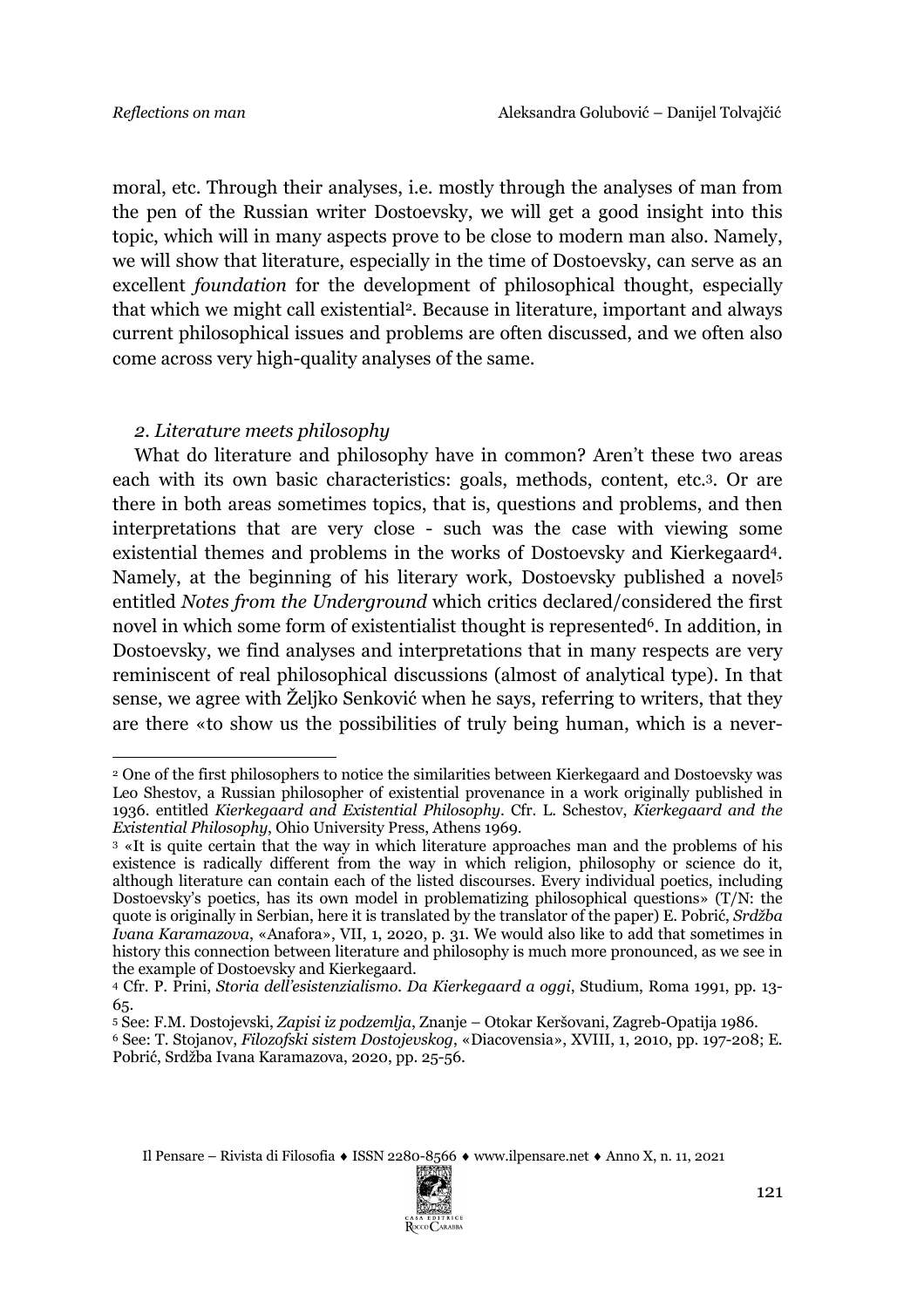ending job»7. And the philosophers, among whom we single out Kierkegaard, did nothing but also try to *decipher* man<sup>8</sup>. But, regardless of the existence of links between the two areas, it is certain that there are no small differences between literature and philosophy, so it is often stated that literature deals more with the subjective dimension of life (and human existence), while philosophy deals with the objective dimension, in literature we can often recognize the expression of emotion, while philosophy is put on the side of reason, literature is not systematic while philosophy is, free style is more nurtured in literature while philosophy strives for strict argumentation, etc.9. However, it should be emphasized that both areas provide us with true insights into the questions of man's life and experience<sup>10</sup>.

We find similar *philosophical discussions* in the work we will deal with in this paper. We are talking about the work *The House of the Dead*<sup>11</sup>, in which Dostoevsky partly told his *story* because he was also, at one stage of his life, a resident of the house of the dead  $-$  i.e. prison<sup>12</sup>. Through the main character Alexandr Petrovitch Goryanchikov (who was once a nobleman and a laird, and then an *ordinary*, i.e. *average* prisoner) Dostoevsky evoked many challenges and difficulties related to human realization. It is interesting to see how from this prison perspective he *draws* the profile of a man and introduces us to the everpresent (im)possibilities of achieving humanity in action.

The father of existentialism is considered to be his contemporary – the Danish philosopher Kierkegaard<sup>13</sup>. His oeuvre includes contents from the fields of philosophy, theology, psychology, and literature. We consider it justified to call



<sup>7</sup> Ž. Senković, *Etički* krisis *kod Dostojevskog*, «Diacovensia», XVIII, 1, 2010, p. 212.

<sup>8</sup> Cfr. A. Golubović, *Uvod u Kierkegaardovu antropologiju*. (e-book), Filozofski fakultet u Rijeci, Rijeka 2013. In the book, the author discusses many aspects of the question of man, some of which are analysed by the Russian writer Dostoevsky. (here: pp. 7-8)

<sup>9</sup> For more on the similarities and differences between philosophy and literature, but also their intertwining, see the excellent article by I. Vidmar, *Rethinking the philosophy - literature distinction*, «Rivista di estetica», 70, 2019, pp. 156-170.

<sup>10</sup> V. Possenti, *Kierkegaard e Dostojevskij nella filosofia future*. in: I. Adinolfi (ed.), *Il religioso in Kierkegaard*, Morcelliana, Brescia 2002, p. 73.

<sup>11</sup> See: F.M. Dostojevski, (1986).

<sup>12</sup> That was a time when Dostoevsky was first sentenced to death (and pardoned at the last minute) for his political activities, and then spent a longer period in prison.

<sup>13</sup> See: N. Abbagnano, *Storia della filosofia*. III, Utet, Torino 1996; J.D. Caputo, *How to Read Kierkegaard*, W. W. Norton, New York-London 2007; P. Gardiner, *Kierkegaard*, Oxford University Press, Oxford 1988; P. Prini, 1991; E. Severino, *La filosofia contemporanea*, Rizzoli, Milano 1988; R.C. Solomon, *Existentialism*, Oxford University Press, New York-Oxford 2005; S. Spera, *Introduzione a Kierkegaard*, Laterza, Bari 1996.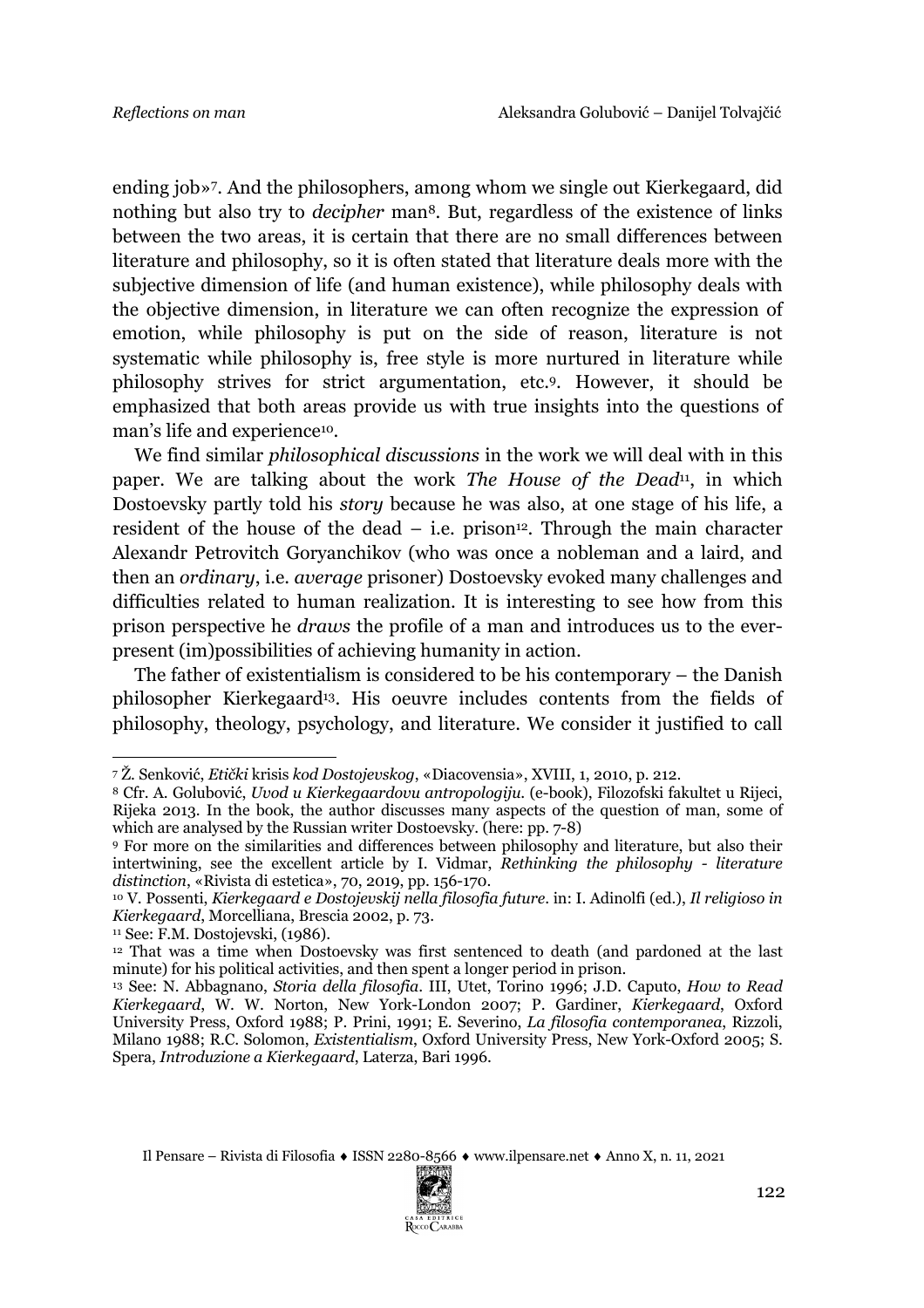him the founder of a new philosophical direction – existentialism, (although he never saw or called himself such) since he approached man primarily from the aspect of his individual existence and then covered his basic properties or characteristics14. In other words, its essence (that is, essential features). One of his key findings is related to understanding the difficulties (obstacles) that every person encounters in trying to achieve their own existence in the best possible way15. His analyses, or at least the ones we find in *The Sickness unto Death*, are more of a theoretical type<sup>16</sup>. Namely, he tries *to draw*, symbolically speaking, the profile of a man who, in his opinion, is not primarily determined by his essential traits (that is, fundamental properties) but by elements such as fear, anxiety, hopelessness, meaninglessness, suffering, evil, sin, possibility, risk, freedom, etc., on which his gradual becoming of man depends17.

Given the above, we consider it justified to conclude that in the two authors we can find more topics in which their opinions overlap, which we will show below.

#### *3. A man from the point of view of literature and philosophy*

Who is a man? What does his essence consist of and what is his nature (good or bad)? What is the meaning of his life, that is, what values does he appreciate the most? Who is called to speak about the man at all, or who has primacy when it comes to a topic called – man (philosophers, writers, psychologists)? One of the philosophical disciplines that deals with considerations about man is called anthropology. Questions about man as a cognitive and moral being are asked at the beginning of the so-called anthropological period, therefore already in antiquity. But, every philosophical direction and school after that, and almost every author (and, undoubtedly, authors from the ranks of literature writers), has *his own* answer to the questions asked. This is especially evident with the emergence of new directions in philosophy, such as existentialism, and a similar



<sup>14</sup> See: Golubović (2013), pp. 20-21.

<sup>15</sup> *Ivi*, pp. 28-30.

<sup>16</sup> See Kierkegaard's work *The Sickness onto Death*. S. Kierkegaard, *Bolest na smrt*, Ideje, Beograd 1974.

<sup>&</sup>lt;sup>17</sup> Cfr. Pobrić (2020), p. 29. Given the above, Kierkegaard describes the individual as one who throughout life tries to balance the diametrically opposite elements of which he is composed, such as freedoms and necessities, etc. How an individual will eventually be build depends on several factors, most notably on freedom and possibilities at his disposal. This means that it is possible that he will go in the direction of good, but also in the direction of evil. Because freedom brings with it both possibilities.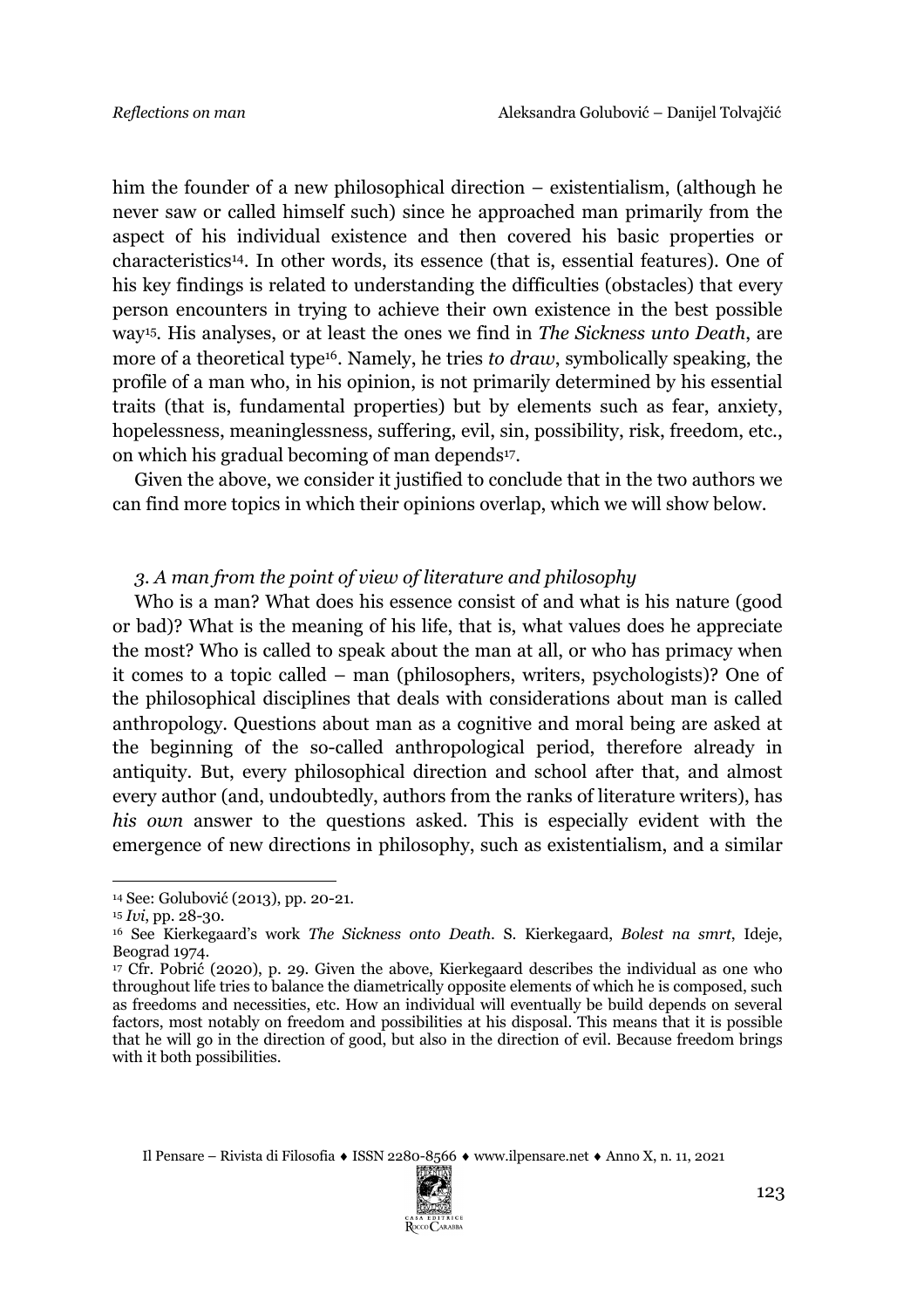situation is present today. If we ask a man on the street to define him, we will probably get some variation on the theme of existing definitions, or enumeration of man's main characteristics (and, especially today, those that are more prominently present at the time we live in). However, the Danish author Kierkegaard claimed that we do not know much about the man when we list his basic characteristics because what we said is what overlaps in all people, but we did not say what makes this particular individual special and what we will do to set him apart from all others<sup>18</sup>.

It seems that the best answer to the question of who a man is can be sought in contact with another person, our loved ones, i.e. the people around us (of whom the closest to us are those with whom we spend the most time, that is, our closest circle of loved ones). We know a man up close, in another, that is, in other people, but we know him even more in ourselves. That is why Dostoevsky and Kierkegaard sought their answers to questions about a man primarily in themselves, which means that they were very much aware of the value of selfknowledge. Kierkegaard, for example, wrote twelve (12) volumes of diaries in which we can read about many details from his private life, but also about many important topics from his rich authorial oeuvre (some volumes had a little over 100 pages and some between 250 and 300)19. Dostoevsky also wrote a diary20.

Both authors had a rather difficult life, which we learn about from their diaries. It is not possible to go into the details of their private lives, nor is it crucial to our paper, but it should be emphasized that they both considered it important to analyse the questions: who is a man; what are his essential characteristics; is he a moral being; in what way does a person become and remain good, etc.

Apart from philosophy, as we can see, the answers to the questions posed can also be sought in literature, especially fiction. The question of who a man is – Dostoevsky also asked himself, and not only that, he brought us closer to this topic in several of his works (and gave many answers). In the paper, however, we will take a look at his interpretation of the man in the work *The House of the Dead*. Why did we choose this particular work for analysis? Because in it, in an almost analytical way and from a specific point of view, he captures man in all his



<sup>18</sup> See Golubović (2013), p. 24.

<sup>19</sup> These diaries were published posthumously by his brother Peter. We are referring to Italian publication of the diaries edited by C. Fabro. Cfr. S. Kierkegaard, *Diario*, I-XII, in C. Fabro (ed.). Morcelliana, Brescia 1981.

<sup>20</sup> Cfr. Pobrić (2020), p. 32.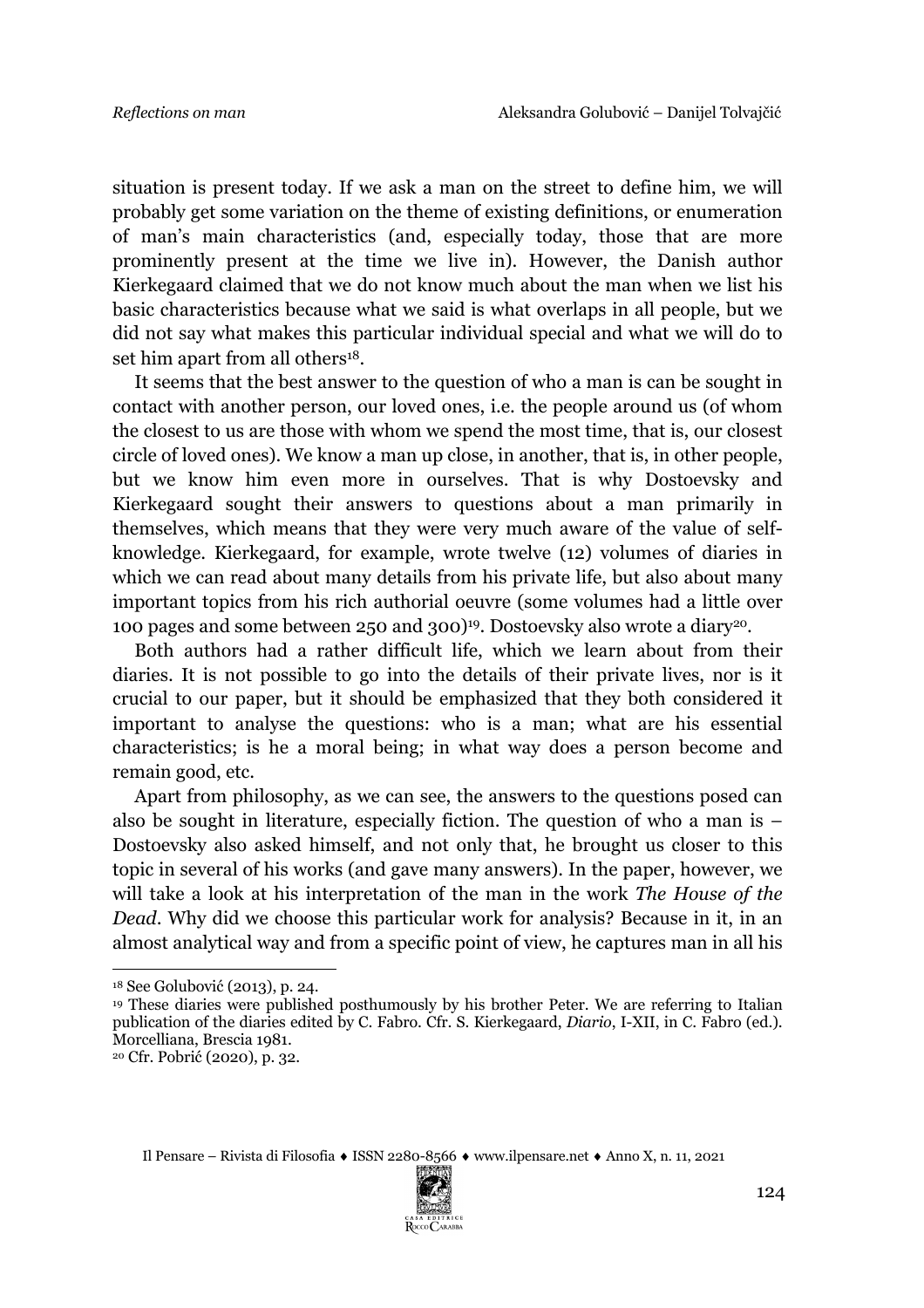good and bad characteristics. From his vision, it is possible to really get a quality insight into who and what a man is. And then draw a parallel with Kierkegaard's notion of man.

#### *4. A view of a man from the perspective of F. M. Dostoevsky*

In this paper, as we have already said, we will devote more space to the analysis of man in Dostoevsky (and, a little less in Kierkegaard). In *The House of the Dead* Russian writer describes to us, generally speaking, human existence. He gives us thorough psychological, philosophical, and religious insights into man as such, but also points to *universal human paradoxicality*<sup>21</sup>. He is doing this through the main character of *The House of the Dead* – Alexandr Petrovitch Goryanchikov. Goryanchikov is a prisoner and has spent many years in prison studying and analysing the prison class<sup>22</sup>. Right at the beginning, we may wonder why we are exploring man from this and not some other perspective. And is this at all the best way to get to know a man in general? In his famous *Nicomachean ethics*, Aristotle posed the question of when we can claim a man to be good, in the sense that he is moral (and we believe that each of us has someone in our life to claim "this is a truly good man, I have seen him in many situations where he always proved to be a moral, good man, no matter how difficult and demanding it was sometimes to react in the best possible way, to be fair, responsible, honest, generous, empathetic, to act primarily for the benefit of others", etc.). So, the question is whether there is a time limit according to which we could determine when someone can be declared good (say in adulthood, late age, etc.). In other words, does it make sense to claim for someone that he is good, moral, etc., when we know that at any moment this can change (namely, one can always become corrupt and immoral, bad, perverted)? That was the point of Aristotle's discussion as well, considering that he answered that we can say that someone is good only after his death because during his life there was always an open possibility (at least a minimal chance) that he would *corrupt*. The question, then, is whether we should look at the man from the standpoint of his best or worst edition, in the best or worst light, that is, where we will capture him in his best or



<sup>21</sup> Senković (2010), p. 220.

<sup>&</sup>lt;sup>22</sup> We know very little about him personally, i.e. we know that he killed his wife and that is why he spent ten years in prison, but nowhere in the work is it analysed why he did it. Dostoevsky uses the main character to describe the man and his state.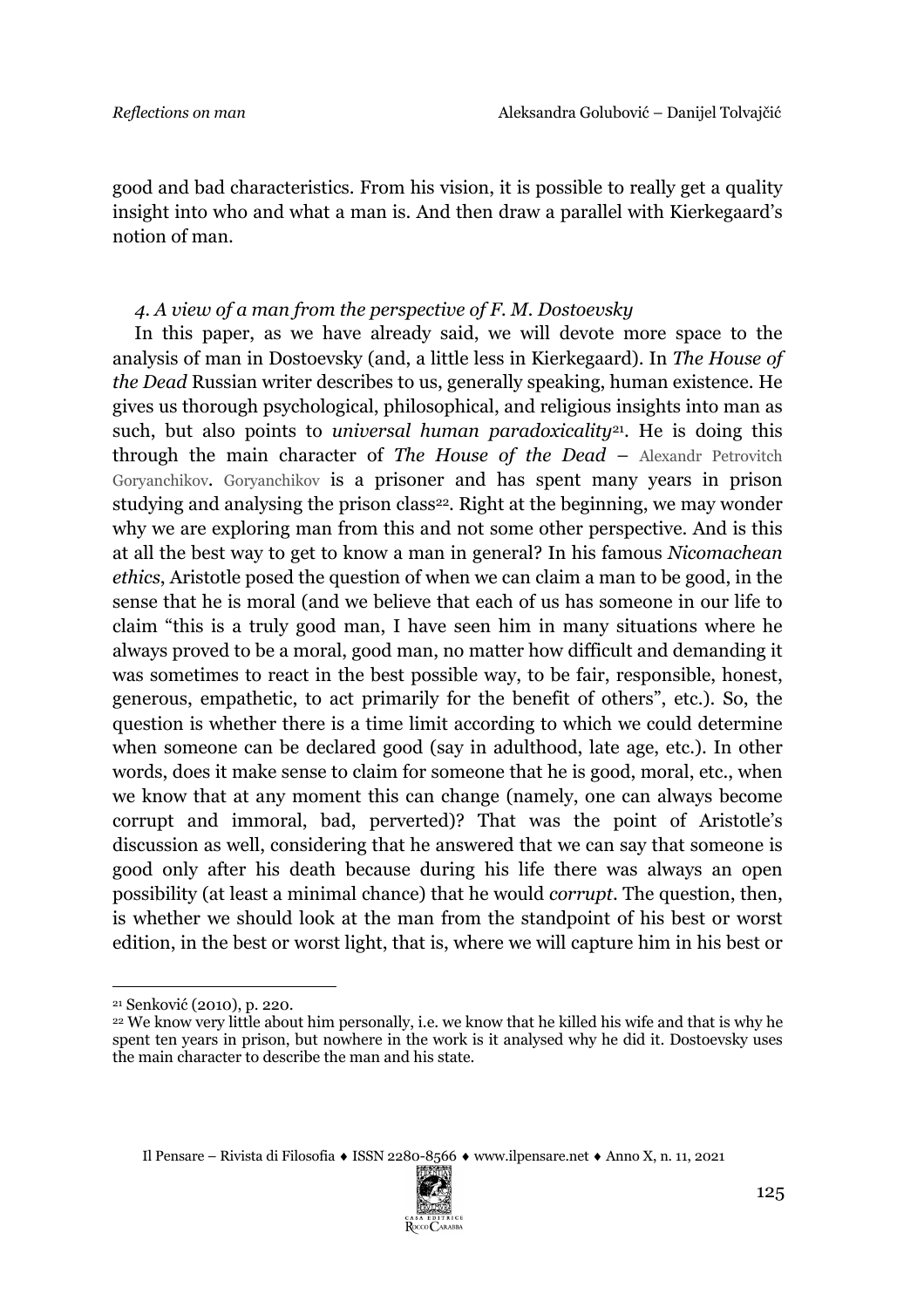worst variant  $-$  or, in what environment we will gain the best insight into the foundations of man's personality, into what is essential or substantial that every man is or should be.

Dostoevsky decided to analyse man from the point of view of the human environment in which we will *reach* him from his worst possible perspective. He studied it in circumstances and situations in which he could practically not descend more than he already was and from which it was often not possible to ascend to the status of *humanity*. He wondered how low «a man can sink and degenerate, and the extent to which he can destroy all moral feeling in himself without difficulty or repentance»<sup>23</sup>.

He, therefore, analysed it from the point of view of the worst kind of prisoners who committed the most horrible and worst possible crimes and were sentenced to life imprisonment, and often to death. It should be immediately noted that Dostoevsky states this at the beginning of *The House of the Dead*. He says the following about the prison environment:

«Here there is a world apart, unlike everything else, with laws of its own, its own dress, its own manners and customs, and here is the house of the living dead-life as nowhere else and a people apart»<sup>24</sup>.

We see that Dostoevsky singles out this environment from all other types of environment, aware that many cannot experience it other than as an existence in a dead home, which is, we will agree, a good description for prison. In prison/penitentiary, a person cannot feel any different than if he were in a dead home, a home where he lost what little humanity he perhaps has had or thought he had before entering prison. We say *perhaps* because, according to the testimonies of the main character of this work, many did not show even the trace of humanity. This is one of the findings that the main character could not help but wonder at and on many occasions, he tried again to check, in the sense of reexamining, and find out if it is really possible that the situation is so bad. It was not clear to him that it was possible that many hardened criminals, villains, *not humans* did not show even a grain of remorse for their bestial deeds. He



<sup>23</sup> F.M. Dostoevsky, *The House of the Dead* and *Poor Folk*, Barns & Noble Classics, New York 2004, p. 78. Already in this commentary we can read the message about man's unpredictability, where moral degradation is one possibility of its realization. <sup>24</sup> *Ivi*, p. 12.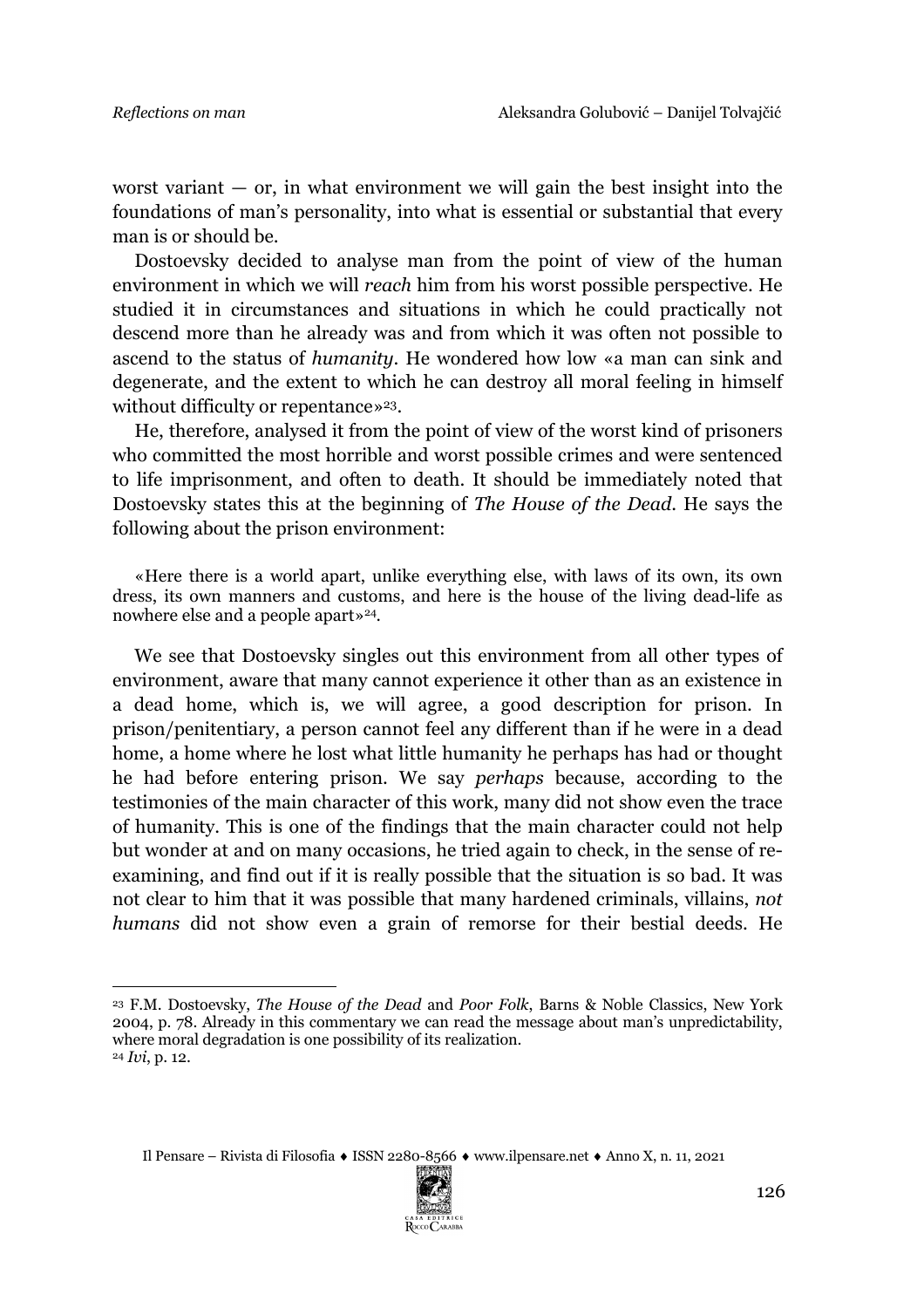described, among other things, a man who committed crimes almost out of sheer amusement. From the testimony of the main character we thus learn:

«It was said, too, that he had been fond of murdering small children simply for pleasure: he would lure the child to some convenient spot, begin by terrifying and tormenting it, and after enjoying to the full the shuddering terror of the poor little victim, he would kill it with a knife slowly, with deliberation and enjoyment»25.

There were many, too many such and similar examples of moral freaks, monsters, and the worst kind of man (who almost borders with non-human). And not only did many of the mentioned prisoners express a *shred* of regret for their misdeeds, but they also considered themselves innocent, to make the situation more paradoxical.

«I have said already that in the course of several years I never saw one sign of repentance among these people. not a trace of despondent brooding over their crime. and that the majority of them inwardly considered themselves absolutely in the right. This is a fact  $*^{26}$ .

In addition, arises the question of what human nature is in general. Is it not so that man can shape his nature according to how he lives and what he does so that if he acts and behaves well, it too will be formed as good, while otherwise it will be formed as bad? And can he adjust it freely and independently? For, as we have seen in the work, it seems that a man who allows evil to take him over, who therefore initiates the line of evil in himself, experiences in the end – an avalanche of evil, for which after a while there is nothing more he can do to stop it. It is as if this evil draws him into such an extent that there is no return to the *old*/good (especially in prison).

«Idleness alone would have developed in the convict here criminal propensities of which he had no idea before. Without labour, without lawful normal property man cannot live; he becomes depraved, and is transformed into a beast»<sup>27</sup>.



<sup>&</sup>lt;sup>25</sup> *Ivi*, p. 51. The theme of evil, which can be formulated through the problem of evil is one of the most intriguing philosophical themes. We wonder how it is that besides God there can be evil at all, especially of this kind. Therefore, here we can ask an additional question: Why did God give man freedom if He knew that he would commit such monstrous crimes?

<sup>26</sup> *Ivi*, p. 19.

<sup>27</sup> *Ivi*, p. 21.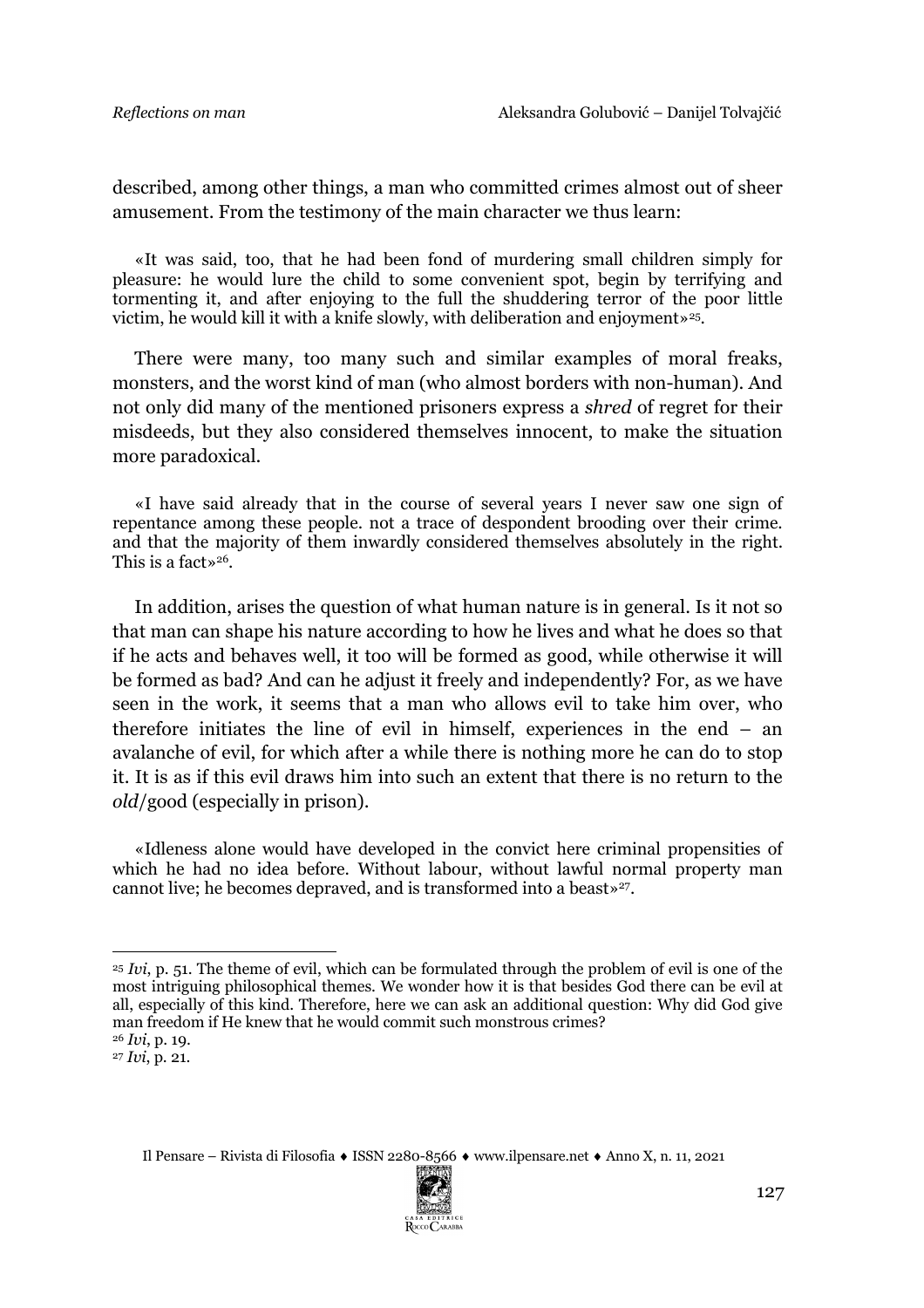In prison, people are deprived of practically everything, especially humanity, so they simply get lost, as the following example tells us:

«Then the strangeness begins: the man gets out of all bounds for a time. The first man he murdered was his oppressor, his enemy; that is criminal but comprehensible; in that case there was a motive. But later on he murders not enemies but anyone he comes upon, murders for amusement, for an insulting word, for a look, to make a round number or simply "out of my way, don't cross my path, I am coming!" [...] It is as though, having once overstepped the sacred limit, he begins to revel in the fact that nothing is sacred to him; as though he had an itching to defy all law and authority at once, and to enjoy the most unbridled and unbounded liberty, to enjoy the thrill of horror which he cannot help feeling at himself. [...] And this happens even to the most peaceable and till then inconspicuous people»<sup>28</sup>.

What is most worrying here is that anyone, even the calmest and inconspicuous one, can easily fail the test of humanity. This is further evidenced by the following insight:

«The characteristics of the torturer exist in embryo in almost every man of to-day. But the brutal qualities do not develop equally. If they develop so as to overpower all the man's other qualities he becomes, of course, a hideous and horrible figure  $\frac{1}{2}$ .

Whoever perceives this cannot help but be horrified. We are left with only one reaction – in the form of a question: how is it possible for a person to stop certifying/manifesting basic human characteristics? Or: is it possible for a man to stop being a man?

#### *5. The question of morality*

When it comes to prisoners, prison, misdeeds, viciousness, etc., we ask ourselves what moral criteria (if any) do these people adhere to? Do they have their own *internal* (particular) ethics? Because when we hear, for example, about mafia families, we can hear that they have a strictly grounded so-called *mafia morality* that is subordinate to their *interests* and needs. It is known who does



<sup>28</sup> *Ivi*, pp. 110-111. At this point we can open a philosophical discussion of human nature – in the sense of whether a man is by nature good or bad (and does he have *firm* or *soft* character traits?). It is also sensible to ask how his nature works when he finds himself in extremely bad conditions, in stressful situations and unbearable circumstances?

<sup>29</sup> *Ivi*, pp. 202-203.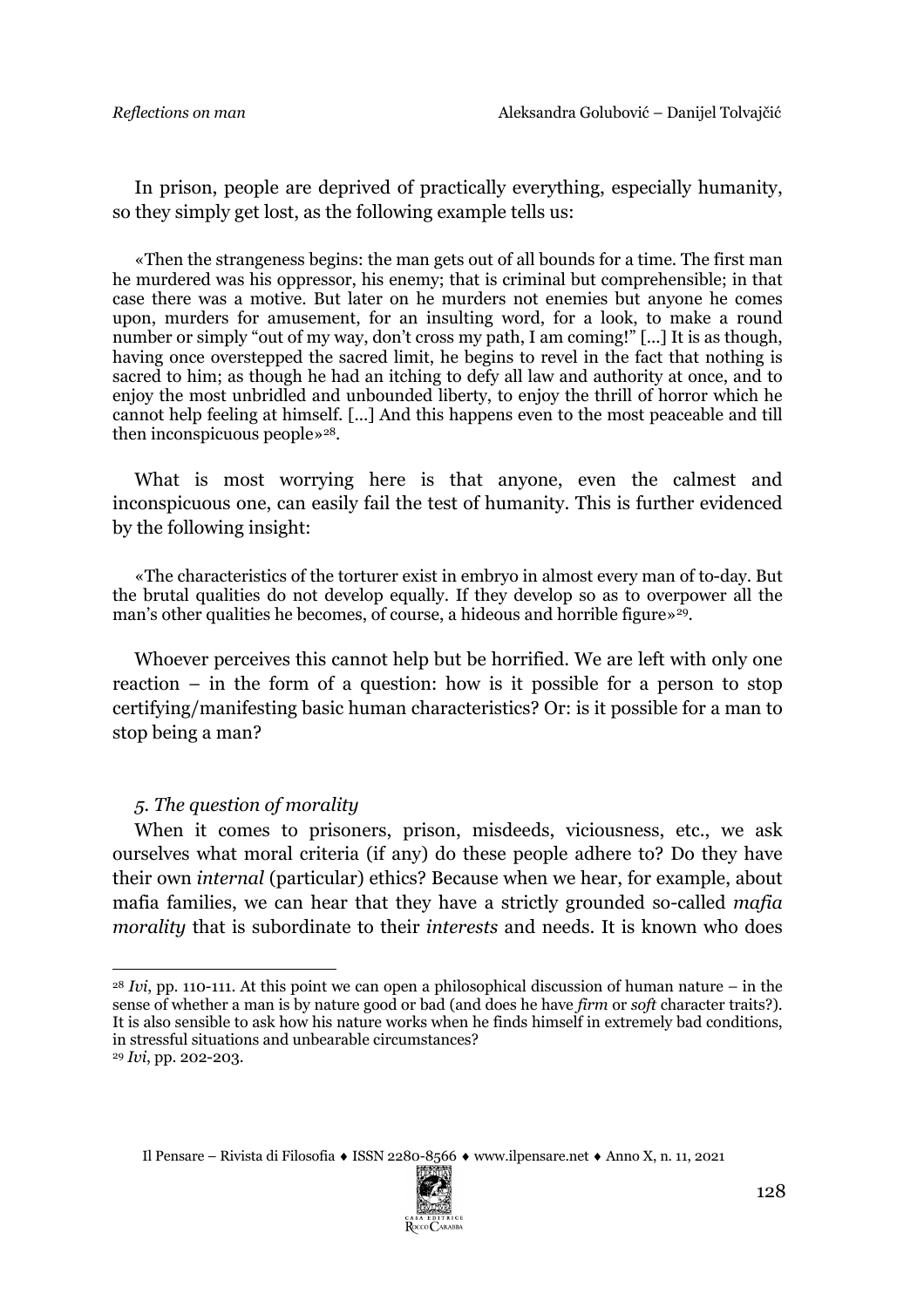what and who is in charge and responsible for what. Respecting and following the rules is not questioned by anyone, and even if it is, it will *cost* them dearly. This would further mean that not only certain groups of people but also every man has his own moral standards (like that of Protagoras: *man is the measure of all things*). It is possible, of course, that everyone has their own standards, but certain moral rules, laws, and norms, those that prevail in his environment (community, society), the individual must still adhere to.

But let's get back to *prison ethics* now. Man is a man and no matter what environment he is in; he seems to have an *innate* mechanism (a kind of spontaneity or intuition) according to which he recognizes at least the basic moral rules to be followed in society (i.e. within precisely given frameworks). Thus Dostoevsky gives us the definition of man, which refers to all spheres of his personality, which means his morality also, and which reads: «Man is a creature that can get accustomed to anything, and I think that is the best definition of him»<sup>30</sup>. Dostoevsky, therefore, defines man primarily as a being of adaptation<sup>31</sup>. Because adaptation is something that in his nature, in every environment, whether it worked for him or not, he will manage and adapt. And he can be adjusted to good as well as to bad/evil. Thus many, to those in a position of power, bend and crawl, and those who are subordinate to them are mistreated to unimaginable proportions32. Dostoevsky interprets this as follows:

«Tyranny is a habit; it may develop, and it does develop at last, into a disease. I maintain that the very best of men may be coarsened and hardened into a brute by habit. Blood and power intoxicate; coarseness and depravity are developed; the mind and the heart are tolerant of the most abnormal things, till at last they come to relish them. The man and the citizen is lost for ever in the tyrant, and the return to human dignity, to repentance and regeneration becomes almost impossible»33.

Some people have never, at any time, shown humanity (let alone remorse for their misdeeds or the like), and all this continued almost to the scaffold, where they were to be executed, but there was often a coup at the execution site. «At the



<sup>30</sup> *Ivi*, p. 14. This definition greatly reminds on definition of Danish philosopher according to which a man is a being of possibilities, and how he would develop depends on which possibilities he will achieve (good ones or bad ones).

<sup>31</sup> Cfr. *Ivi*, p. 71.

<sup>32</sup> Cfr. *Ivi*, p. 114.

<sup>33</sup> *Ivi*, p. 202. If we force a person too much on something, it is possible that, as it was shown here, he will lose control. Or worse, that he will built himself so that violent behaviour becomes a habit.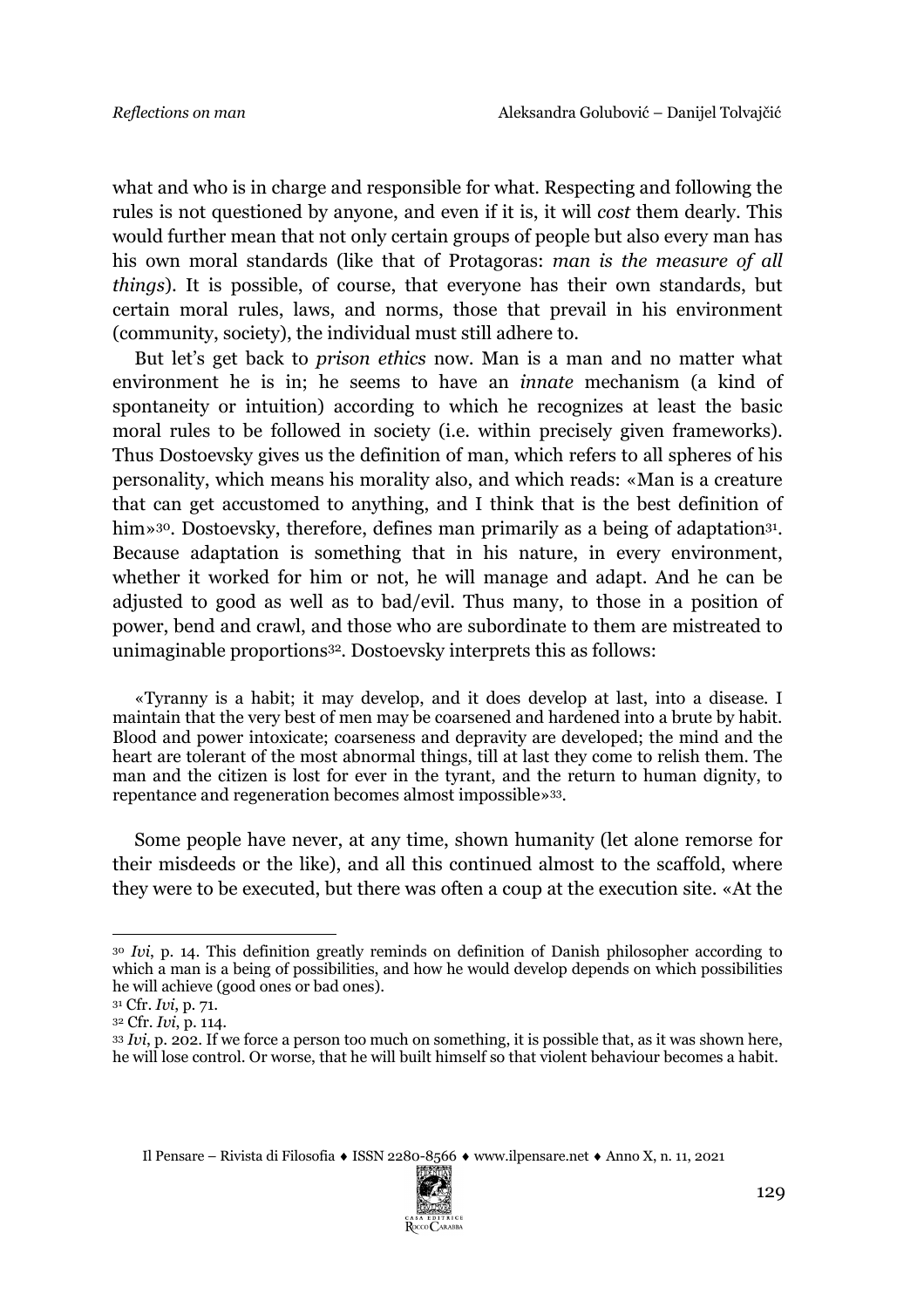end of it, the man suddenly gives in, retires into the background and becomes as limp as a rag. He whimpers on the scaffold and begs forgiveness of the crowd»34.

In prison, one has to adjust to the prison rules of life, although some, before they get to know the system and see exactly how it works, might try to rebel against it.

«But no one dared to rebel against the self-imposed rules and the accepted customs of the prison; all submitted to them. There were exceptional characters who found it hard and difficult to submit, but still they did submit. Some who came to the prison were men who had lost their heads, had become too reckless when at liberty, so that at last they committed their crimes as it were irresponsibly, as it were without an object, as it were in delirium, in intoxication, often from vanity excited to the highest pitch. But they were quickly suppressed, though some had been the terror of whole villages and towns before they came to prison»35.

It follows from the quotation above that force represents the strongest and most convincing *moral* law. We all submit to force, there is no alternative to it. Namely, we all understand the law of force (and neither the prisoner nor the entire prison system is an exception). But if a man is given only a small space of freedom, he will use it immediately.

Dostoevsky, like a true philosopher, speaks to us about some case studies through thought experiments. Thus he gives us the example of a prisoner who, if it were possible for no one to see him and if he could be sure of it, would be willing to kill another man for an insignificant and worthless thing. Comment on this would be as follows: «It is hard to imagine how far a man's nature may be distorted!»36.

This example reminds us of the case of the Gig's ring from Plato's *Republic*, where the person who puts it on can become invisible. The question is what would we do if we could really be invisible in some situations, whether we would do only good deeds or also bad ones? What a man is ready to do if he is not caught, in the sense that he could be released from all guilt and responsibility, the following example tells us:



<sup>34</sup> *Ivi*, p. 111. When one is put in the situation with no way out, even the worst one is prepared for retreat (for withdrawal to the level of humanity).

<sup>35</sup> *Ivi*, p. 17.

<sup>36</sup> *Ivi*, p. 205.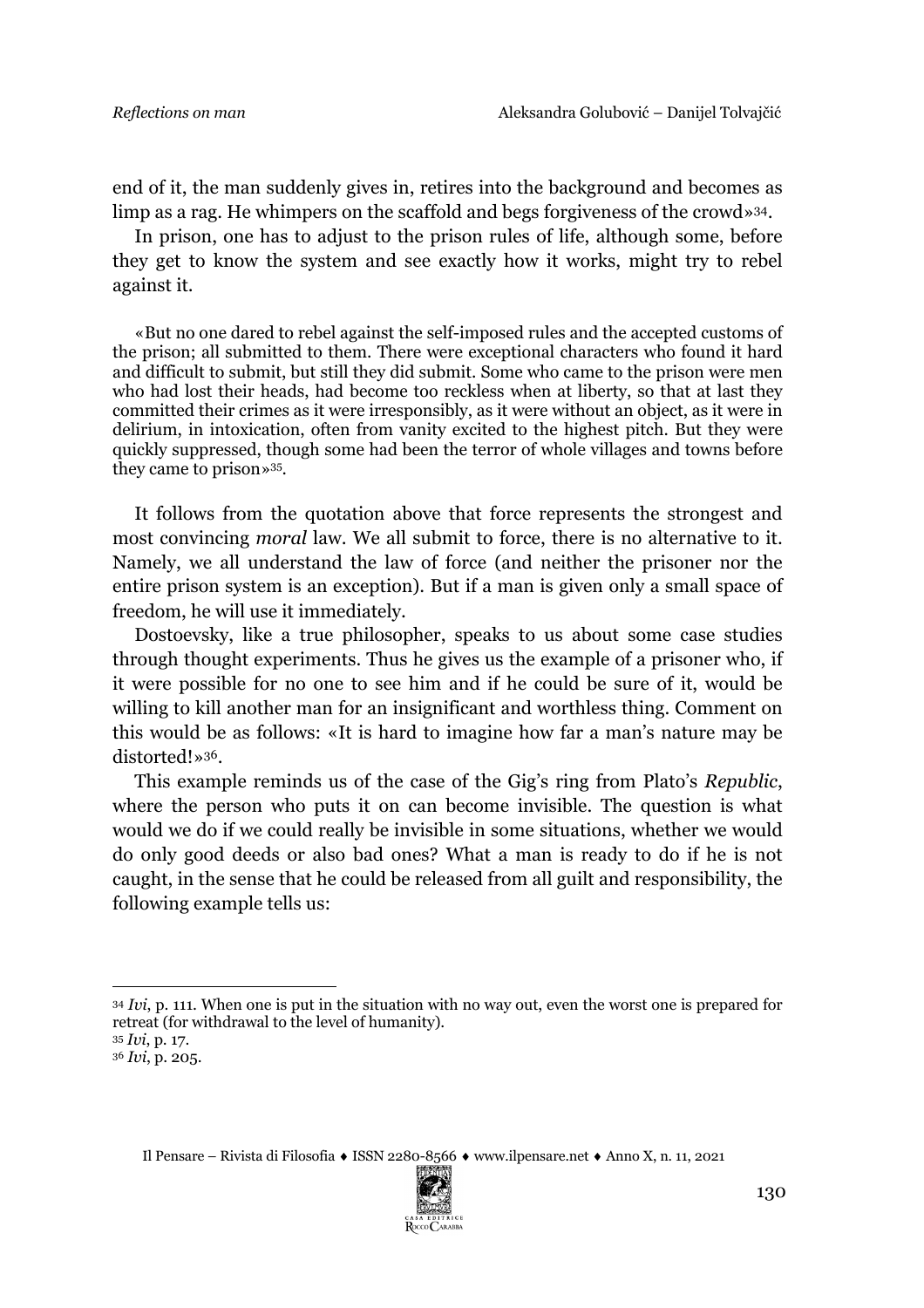«I believe that, if he had had a great desire for a glass of vodka and if he could not have got it except by murdering someone, he would certainly have committed the murder, if he could only have done it in secret so that no one could discover it»37.

And what about respect for, say, moral duties? Do prisoners abide by any moral laws and duties? Like a promise, for example? Do they perceive the value of giving and keeping promises? The promise is often mentioned in the ethics of duty as an example that shows how a person treats duty. On the example of a promise, we can nicely see one's moral inclinations and tendencies, as well as his readiness to apply moral laws and rules. We also find an example with a promise in Dostoevsky, and based on it we can witness the fact that some duties are adhered to by prisoners and that they also think that it is inconceivable that a person does not adhere to at least some values/rules. When it comes to a promise, in a moral sense it is always clear what to do, because *everyone* agrees (both moral and immoral) that the promise must be kept. Dostoevsky says the following:

«Besides, if he has made a promise he must keep it-the gang will insist on that too [...]. Indeed, if the gang were once to be indulgent in such a matter, the practice of changing names would be at an end. If it were possible to go back on a promise and break a bargain after taking money, who would ever keep it afterwards? This, in fact, is a question that concerns the gang, concerns all, and therefore the gang is very stern about it»38.

Here we can see that it is the community that does not allow the promise to be broken (because it is a tacit agreement that prevails among individuals in the group).

### *6. The possibilities of moral corrections of man*

In this part, we want to examine if a man who ended up in prison can be morally repaired, corrected, or if there is a way to get him back on *the right track*. Because we are actually interested in the extent to which man can change from bad to better. As for the corrections within the prison system, Dostoevsky's position is as follows:



<sup>37</sup> *Ivi*, pp. 289-290. This case can serve us as an excellent thought experiment in which we question what would people do if they knew that no one would discover them.

<sup>38</sup> *Ivi*, p. 76. The example of a promise is quite commonly used in the ethics of duty.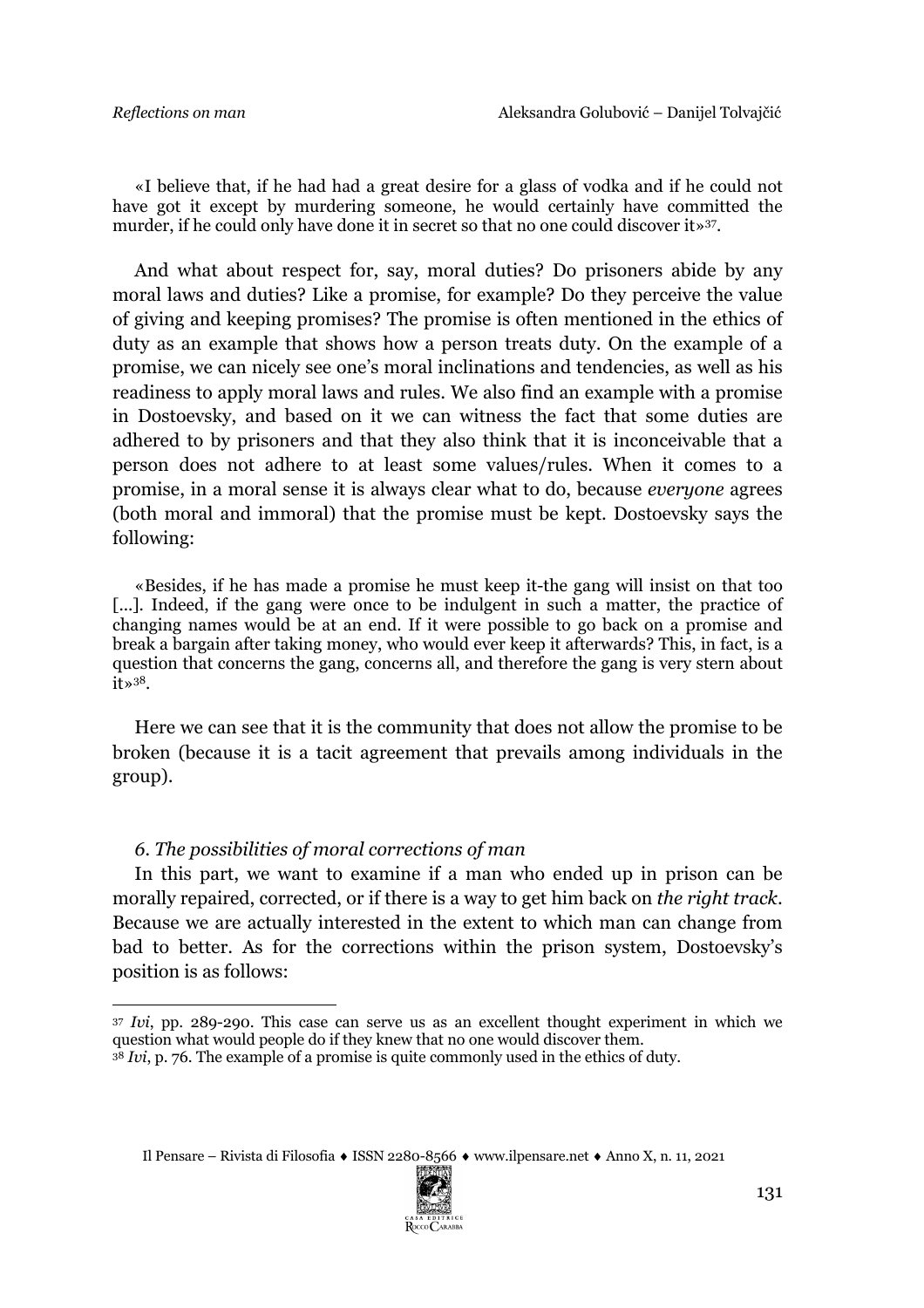«In the criminal, prison and the severest hard labour only develop hatred, lust for forbidden pleasures, and a fearful levity. But I am firmly convinced that the belauded system of solitary confinement attains only false, deceptive, external results. It drains the man's vital sap, enervates his soul, cows and enfeebles it, and then holds up the morally withered mummy, half imbecile, as a model of penitence and reformation»39.

Prison, as we can see, cannot be a valid corrective instrument, because in it one does not feel ready or qualified for moral improvements, or for any steps in that regard. On the contrary, in an atmosphere of such a concentration of evil, man is simply lost. Even if his original intention was to return to *the right path* in this environment, he will not be able to do so, as evidenced by the following description.

«The prison authorities are sometimes surprised that after leading a quiet, exemplary life for some years, and even being made a foreman for his model behaviour, a convict with no apparent reason suddenly breaks out, as though he were possessed by a devil, plays pranks, drinks, makes an uproar and sometimes positively ventures on serious crimes-such as open disrespect to a superior officer, or even commits murder or rape. They look at him and marvel. And all the while possibly the cause of this sudden outbreak, in the man from whom one would least have expected it, is simply the poignant hysterical craving for self-expression, the unconscious yearning for himself, the desire to assert himself, to assert his crushed personality, a desire which suddenly takes possession of him and reaches the pitch of fury, of spite, of mental aberration, of fits and nervous convulsions. [...] We must take into consideration also that almost every expression of personality on the part of a convict is looked upon as a crime, and so it makes no difference whether it is a small offence or a great one. If he is to drink he may as well do it thoroughly, if he is to venture on anything he may as well venture on everything, even on a murder. And the only effort is to begin: as he goes on, the man gets intoxicated and there is no holding him back. And so it would be better in every way not to drive him to that point. It would make things easier for everyone. Yes; but how is it to be done?»40.

At this point, we could consider another possibility. When we talk about morality, then we often rely on education, or more accurately, knowledge<sup>41</sup>. Thus we know that the intellectual is the basis for the moral. In other words, to do the



<sup>39</sup> *Ivi*, pp. 19-20. Prisons and prison systems as the models for *repairment* of a person are extremely questionable. They have been discussed in philosophy a lot and it seems that the conclusions are on the track of what Dostoevsky also claims. <sup>40</sup> *Ivi*, pp. 83-84.

<sup>41</sup> A. Golubović, *Filozofija odgoja*, «Riječki teološki časopis», 18, 2, 2010, pp. 609-624 (here: pp. 619-620).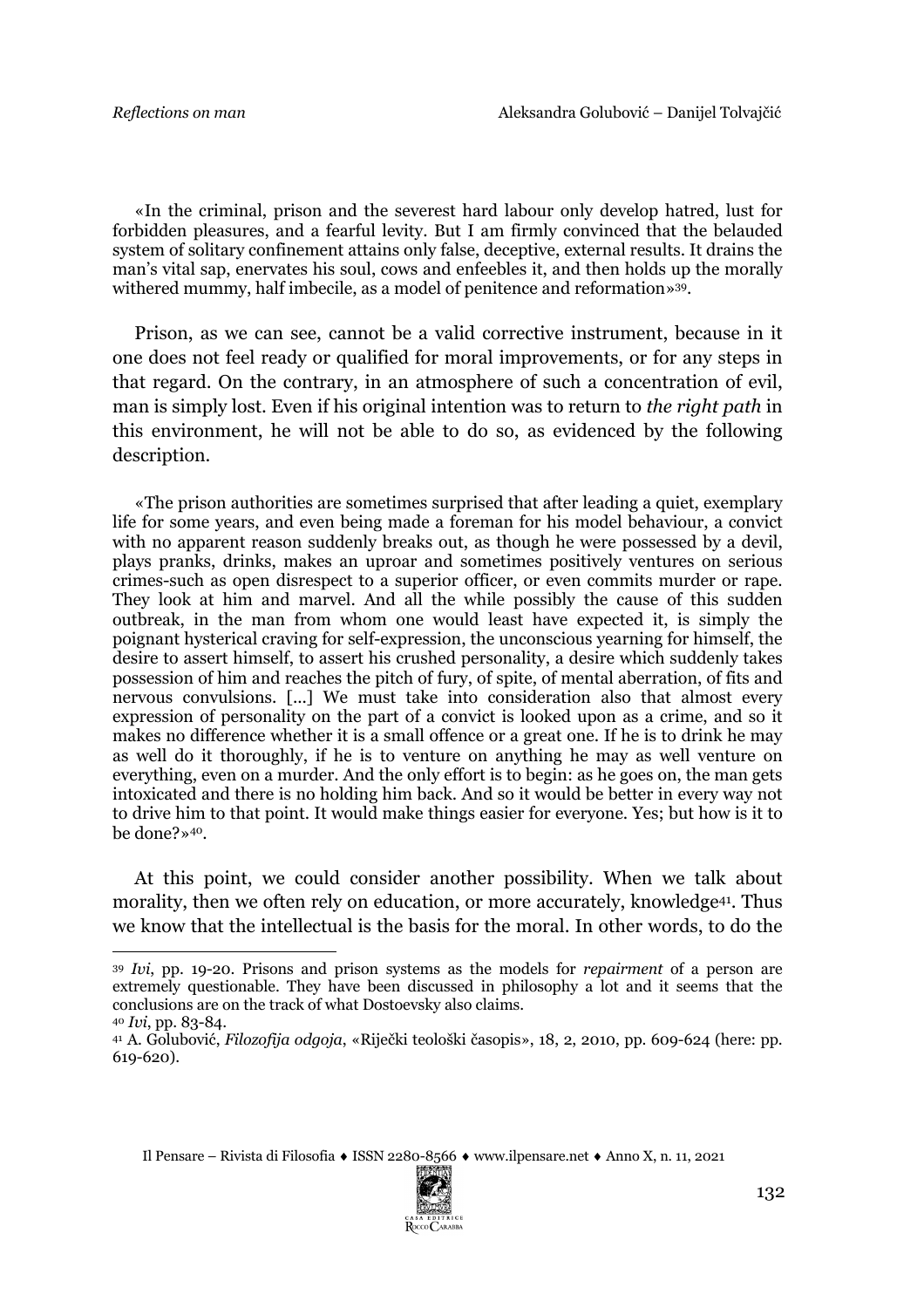right thing, we need to first know what is right. Socrates, for example, argued that the main role of philosophy is that of education. When we know, we do not sin. Knowledge preserves our virtues, it enables and protects them. This further means that educated people are also moral (because a higher level of education raises or should at least raise the level of morality in a person)42.

But Dostoevsky does not seem to agree.

«Even education itself is no test. I am ready to be the first to testify that, in the midst of these utterly uneducated and down-trodden sufferers, I came across instances of the greatest spiritual refinement. Sometimes one would know a man for years in prison and despise him and think that he was not a human being but a brute. And suddenly a moment will come by chance when his soul will suddenly reveal itself in an involuntary outburst, and you see in it such wealth, such feeling, such heart, such a vivid understanding of its own suffering, and of the suffering of others, that your eyes are open and for the first moment you can't believe what you have seen and heard yourself. The contrary happens too; education is sometimes found side by side with such barbarity, such cynicism, that it revolts you, and in spite of the utmost good-nature and all previous theories on the subject, you can find no justification or apology»43.

#### *7. On the trace of human dignity*

So what should one do since it is obvious that the prison atmosphere, or education, does not seem to be conducive, and cannot guarantee man's change for the better? Maybe to enable a man to be a man, to rescue him from that, for him unbearable environment? Because every man, every individual, regardless of who he is and how much evil he has done to others – ultimately wants to be just a man and have the opportunity to be authentic. All people, without exception, want to be what they are called to be, people with their dignity and the values that humanity carries within itself. Or in the words of Dostoevsky: «Everyone, whoever he may be and however down-trodden he may be, demands-though perhaps instinctively, perhaps unconsciously-respect for his dignity as a human being»44.



<sup>42</sup> A. Golubović, *Učiteljski poziv i odgajanje: razmatranje iz perspektive filozofije odgoja*, «Odgojno-obrazovne teme», 1, 1-2, 2018, pp. 141-163 (here: pp. 145-146).

<sup>43</sup> F.M. Dostoevsky, 2004, pp. 258-259. Many philosophers have dealt with the connection between knowledge and morality – Socrates, Plato, Rousseau, etc. Many have conducted this discussion in the context of educational considerations, and the conclusions they have reached largely overlap with Dostoevsky's conclusions.

<sup>44</sup> *Ivi*, p. 114.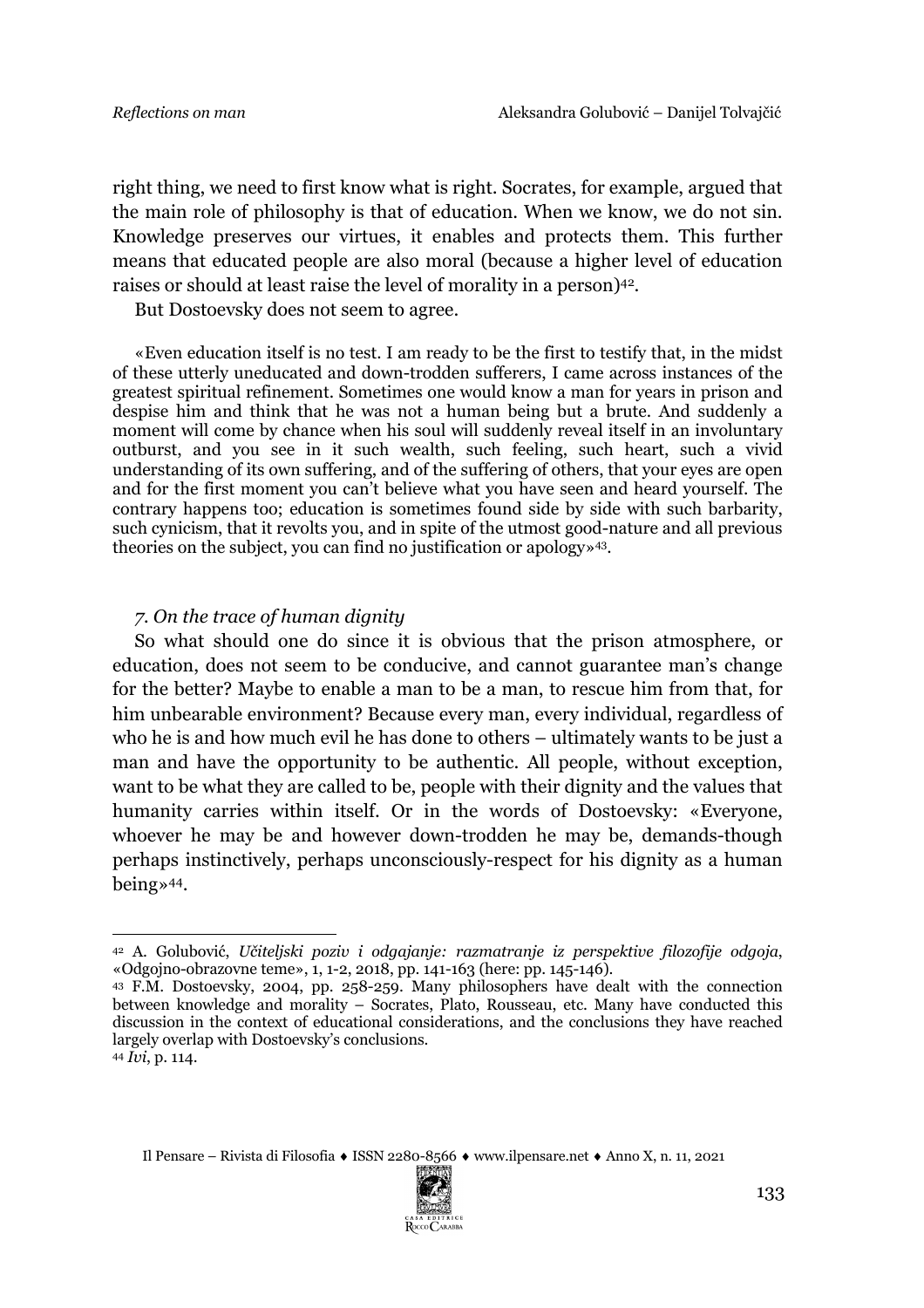This means that «by no fetters will you make him forget that he is a human being»45. For being a man is the most that can be achieved and the most that every man strives for. Further on, Dostoevsky gives us a valid reason why every man, no matter what he is, should be treated precisely as a man.

«Everyone, whoever he may be and however down-trodden he may be, demandsthough perhaps instinctively, perhaps unconsciously-respect for his dignity as a human being [...] A few kind words from them meant almost a moral resurrection for the convicts. They were as pleased as children and as children began to love them»46.

Dostoevsky wrote in one place that prisoners felt like people only when they went to see a doctor. Only doctors, of all, treated them as human beings, as equals to all others, and selflessly provided them with medical care.

The question now is whether all people are the same, in such a way that when they move in the direction of evil they can do nothing to get back on the right path, the path of good? Is it really so that human nature is so fragile and so prone to decay? The main character of *The House of the Dead* had some doubts that he could not solve in any way. He had the feeling that not all people are the same, and that the ratio between the so-called natural and acquired morality (in terms of education) is not the same for everyone.

«But I remember what absorbed me more than anything was one thought, which haunted me persistently all the time I was in prison, a difficulty that cannot be fully solved - I cannot solve it even now: the inequality of punishment for the same crime. It is true that crimes cannot be compared even approximately. For instance, two men may commit murders; all the circumstances of each case are weighed; and in both cases almost the same punishment is given. Yet look at the difference between the crimes. One may have committed a murder for nothing, for an onion [...]. Another murders a sensual tyrant in defence of the honour of his betrothed, his sister, or his child. [...] Yet all of these are sent to the same penal servitude. It is true that there are variations in the length of the sentence. But these variations are comparatively few, and the variations in the same sort of crime are infinitely numerous»47.

Dostoevsky, as we can see, makes a difference, and it is not so much the one between the same type of crime that is as important to him as the one between



<sup>45</sup> *Ibidem.* The question of human dignity arises here, which is highly relevant subject in philosophy (more specifically, anthropology).

<sup>46</sup> *Ivi*, pp. 114-115. When a man is treated as a man, he is then ready to act humanely.

<sup>47</sup> *Ivi*, pp. 53-54. The philosophical problem of inequality is portrayed here, that is, the problem of justified adjudication of punishment for committed crimes.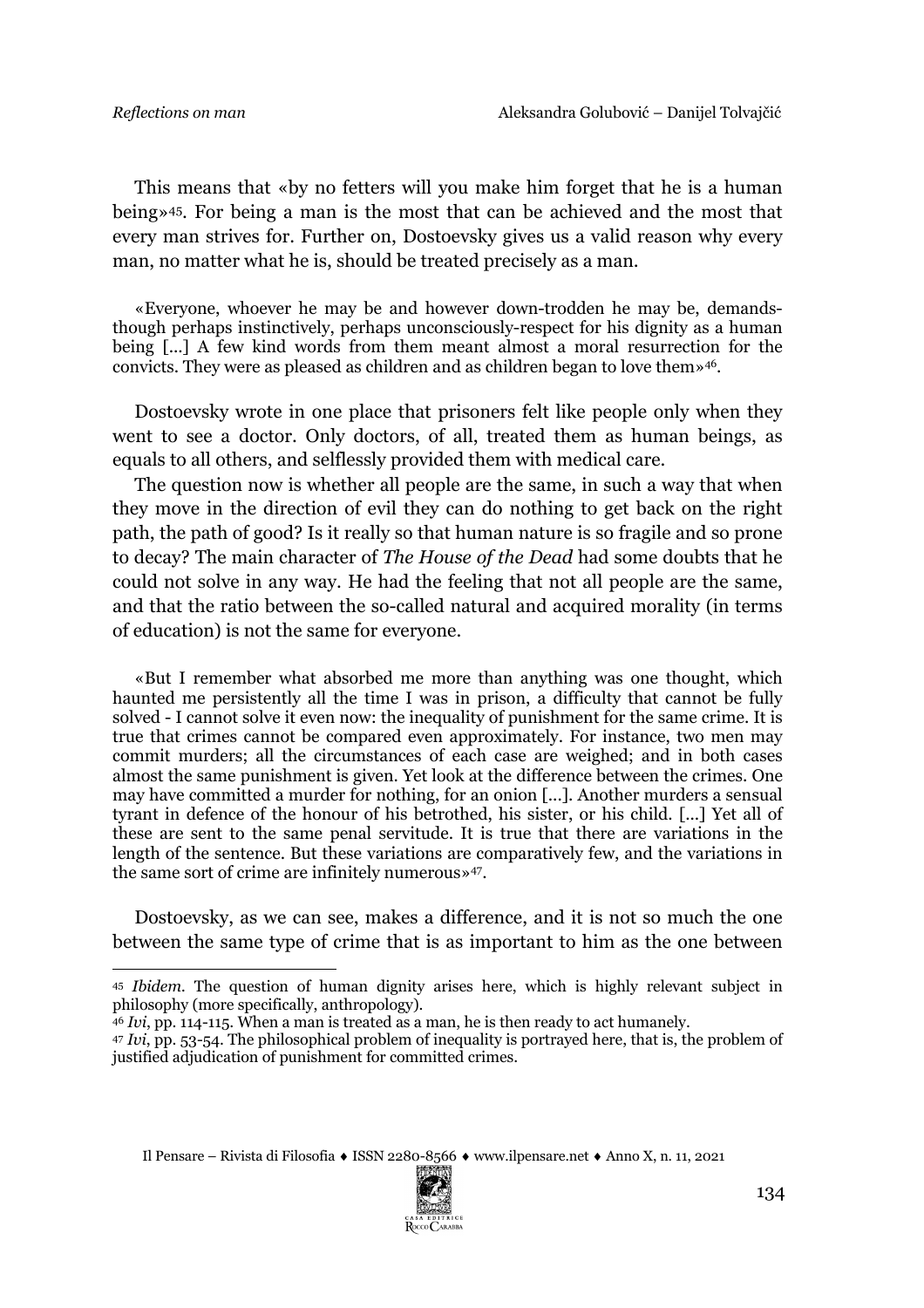different types of people. For obviously not all people are equal (their nature is not, it seems, completely equal, and not all do evil for the same motives or reasons), and when it comes to their accountability for the same (i.e., time to receive an appropriate punishment), some will try to avoid punishment, and others will, regardless of the punishment system itself, punish themselves the most.

«Or take the case of an educated man with an awakened conscience, intelligence, heart. The mere ache of his own heart will kill him by its torments sooner than any punishment. He condemns himself for his crime more unsparingly, more relentlessly than the most rigorous law»48.

Therewithal, Dostoevsky gives us to think about the case of a son who was accused of killing his father. Patricide is otherwise considered one of the most serious crimes/violations<sup>49</sup>. There are so many examples in the literature where such offenses are portrayed as the worst and most serious kind of wickedness, and the people who committed them as the worst kind of immoral *scum*. According to the story of many prisoners, the mentioned son spent about ten years in prison/penitentiary, and only then did evidence of his innocence appear. The real killers of his father were found, and he was released. Dostoevsky was left without comment on this case, in the sense that it is hard to believe, but this is also possible.

Given the above, it seems that there is still hope for people, because it seems that not all people are the same, which means that there is room for repair, i.e. for the moral uplift of the stumbled.

### *8. A man from the perspective of S. Kierkegaard*

In this paper, we have tried to convey as faithfully as possible the image of man as understood and described by the Russian writer Dostoevsky in his work *The House of the Dead*. It is a picture in which some elements come to the fore, which Kierkegaard will also include in his philosophical analyses and interpretations.

For man is, unquestionably, largely unknown, and any philosophical (and even scientific) approach that is not willing to admit it will not be able to tell us much



<sup>48</sup> *Ivi*, p. 54.

<sup>49</sup> Cfr. *ivi*, pp. 255-256.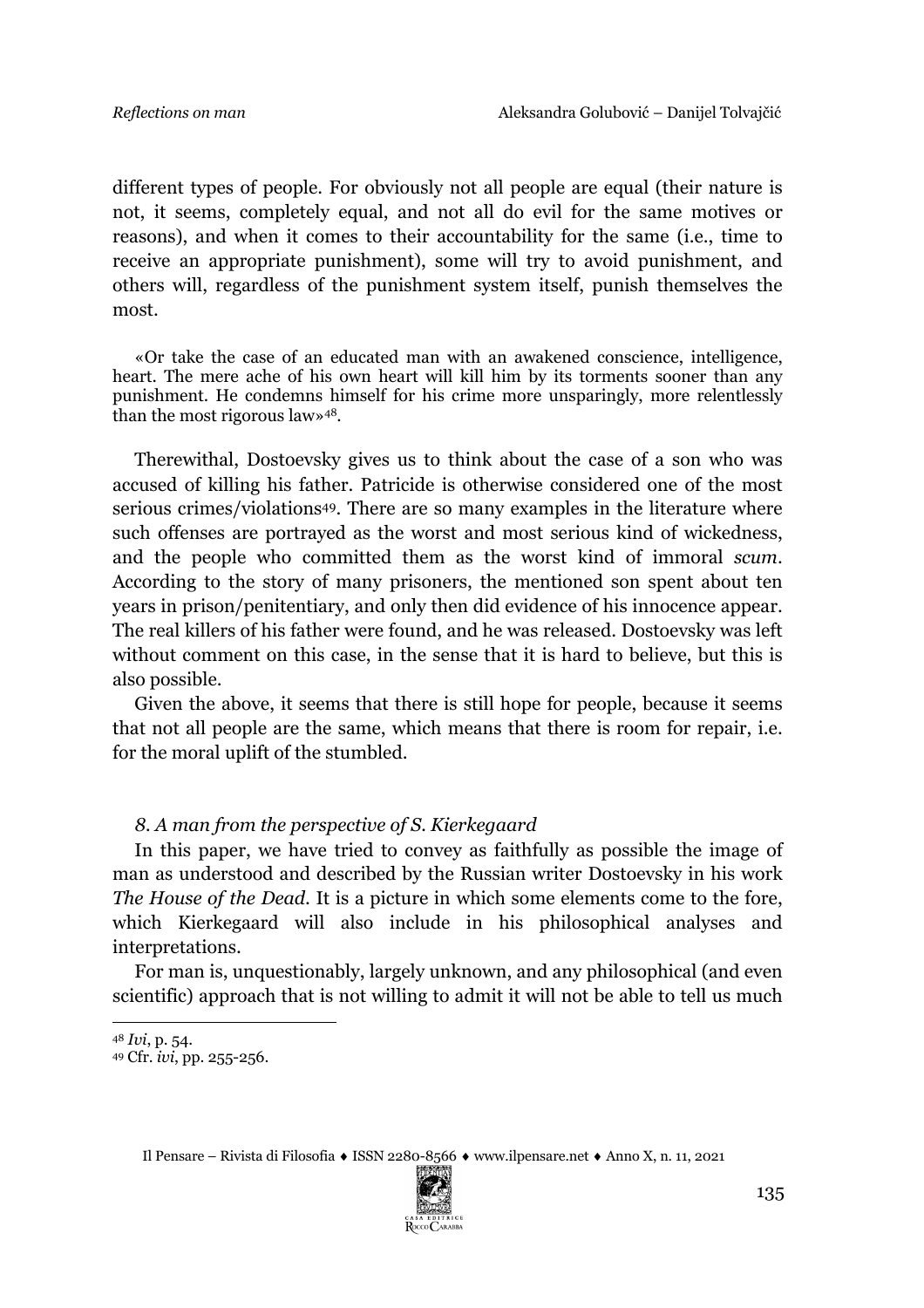about the man. Kierkegaard (and, as we could see, Dostoevsky) was more than sure of that fact. And not only that, the Danish author considered it necessary to restart the debate about who a man is at all. We agree that it sounds strange to discuss again something that philosophers have been discussing since antiquity and given the fact that the answers to questions on this topic so far have been numerous. But Kierkegaard emphasizes the importance of the approach to man – and its implication – that his definition goes *beyond* science (the Enlightenment did not fully unravel man, nor did it turn him into a *miracle* resulting from the well-being of many sciences and scientific disciplines, as was expected at that time). For man cannot simply be *confined* to a philosophical system (nor to precisely given frames or tables), since the answer to the question of who a man is can be learned only from a particular man, that is, an individual.

It now becomes clearer why analyses of man from Dostoevsky's pen are so valuable for philosophical considerations, especially at the time of the emergence of contemporary philosophy (and a direction like existentialism). Because man cannot be reduced to a definition, he is what he makes of himself (and of himself, as we have seen in *The House of the Dead*, man often does something unforeseen, often this means going in the wrong direction, although, truth be told, sometimes can surprise us with both his kindness and positive example). But it is certainly not possible to define him in advance. This was also the point of Kierkegaard's analyses, which he elaborated in several of his works (in *The Sickness unto Death*, *Fear and Trembling*, *Practise in Christianity*, and *Philosophical Fragments*, just to mention the more important ones).

Similar to Dostoevsky Kierkegaard also argues that man is primarily a being of freedom and possibility, and this further means that what he will become depends on his freedom and the possibilities by which he will realize his own existential path, that is, what he will become depends on building his personality in freedom. Whether he will develop into a good or a bad man remains to be seen, and risk (along with other unforeseen circumstances and situations) emerges as a permanent condition for the realization of his humanity.

This fact helps Kierkegaard to see the need for a new definition of man according to which, as we have learned, he is firstly determined by his existence and way of existence, and then possibly essence, i.e. essential characteristics. The Danish philosopher has set out three fundamental ways of existence in his works – and there are three types of man that derive from these ways: the aesthete, the

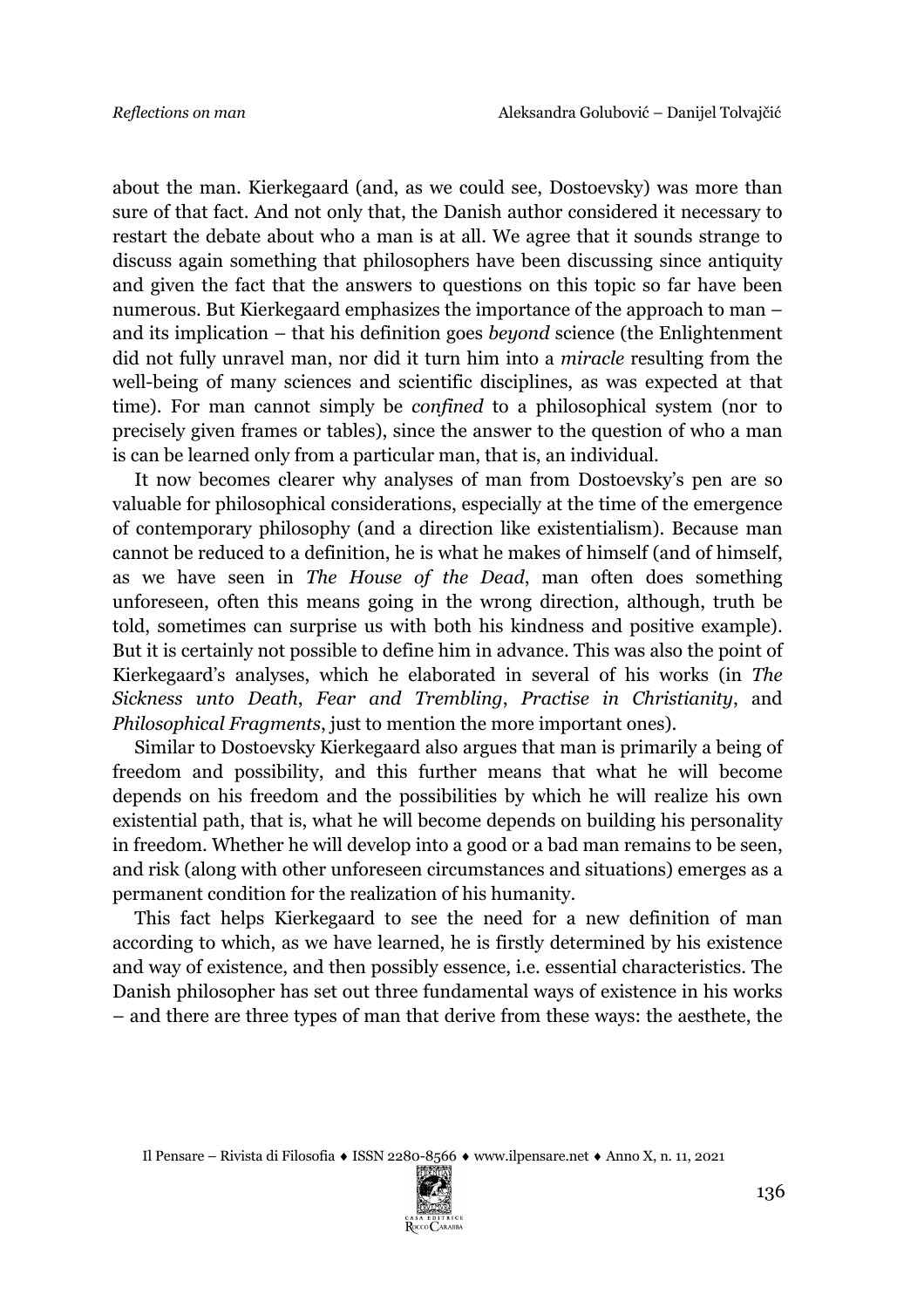ethicist, and the religious man50. Each way of existence brings its possibilities and limitations, and the key is that we can never be sure in which direction our existence will go.

Thus in Kierkegaard's *Sickness unto Death*, among other things, he argues that man is determined by the way he treats anxiety, hopelessness, fear, despair, possibilities, freedom, etc.51. In other words, existence brings with it the possibility of failure (and to a large extent different risks also). That is why a man often finds himself in despair (anxiety and hopelessness), sometimes conscious and sometimes unconscious, which he does not always know how to eliminate in the best way. His constitutive elements are opposite, such as freedom and necessity, and the aim is to try to balance them. This goal, however, cannot be accomplished once and for all, for the construction of man lasts while he is alive, that is, as long as he exists, both good and evil can prevail in him. And how he will be realized is always an open question, which everyone should answer every day over and over again.

In his work *Philosophical Fragments,* Kierkegaard discusses the possibilities of man to realize himself as a Christian, that is, as a religious man52. In this context, the Danish philosopher discussed the possibilities that man has concerning the set goal. One of the main obstacles he noticed was a reason, that is, the possibility for someone to come to faith through knowledge, and then to religious realization, which turns out to be unattainable/impossible. Knowledge cannot lead to faith, because faith is something that goes far beyond knowledge. And to exist in the Christian sense is possible only based on existing in faith (which is based on trust in God). Following this, we also encounter a problem concerning the evidence for God, because, as many unbelievers claim, they too would believe if there was evidence. That is why existing in faith is so demanding and many people will not opt for it.

In the work *Fear and Trembling* Kierkegaard brings us another example of religious realization53. Using the case of Abraham, that is, his sacrifice of his son Isaac (which we learn from the biblical *Book of Genesis*), he shows us all the seriousness that such an existence brings with it. Abraham has the opportunity to show that for God (and to prove his faithfulness to God) he is ready to go through



<sup>50</sup> Cfr. Gardiner (1988) cit., pp. 40-41.

<sup>51</sup> Cfr. S. Kierkegaard, *Bolest na smrt*, Ideje, Beograd 1974.

<sup>52</sup> Cfr. S. Kierkegaard, *Filozofijsko trunje*, Demetra, Zagreb 1998.

<sup>53</sup> Cfr. S. Kierkegaard, *Strah i drhtanje*, Verbum, Split 2000.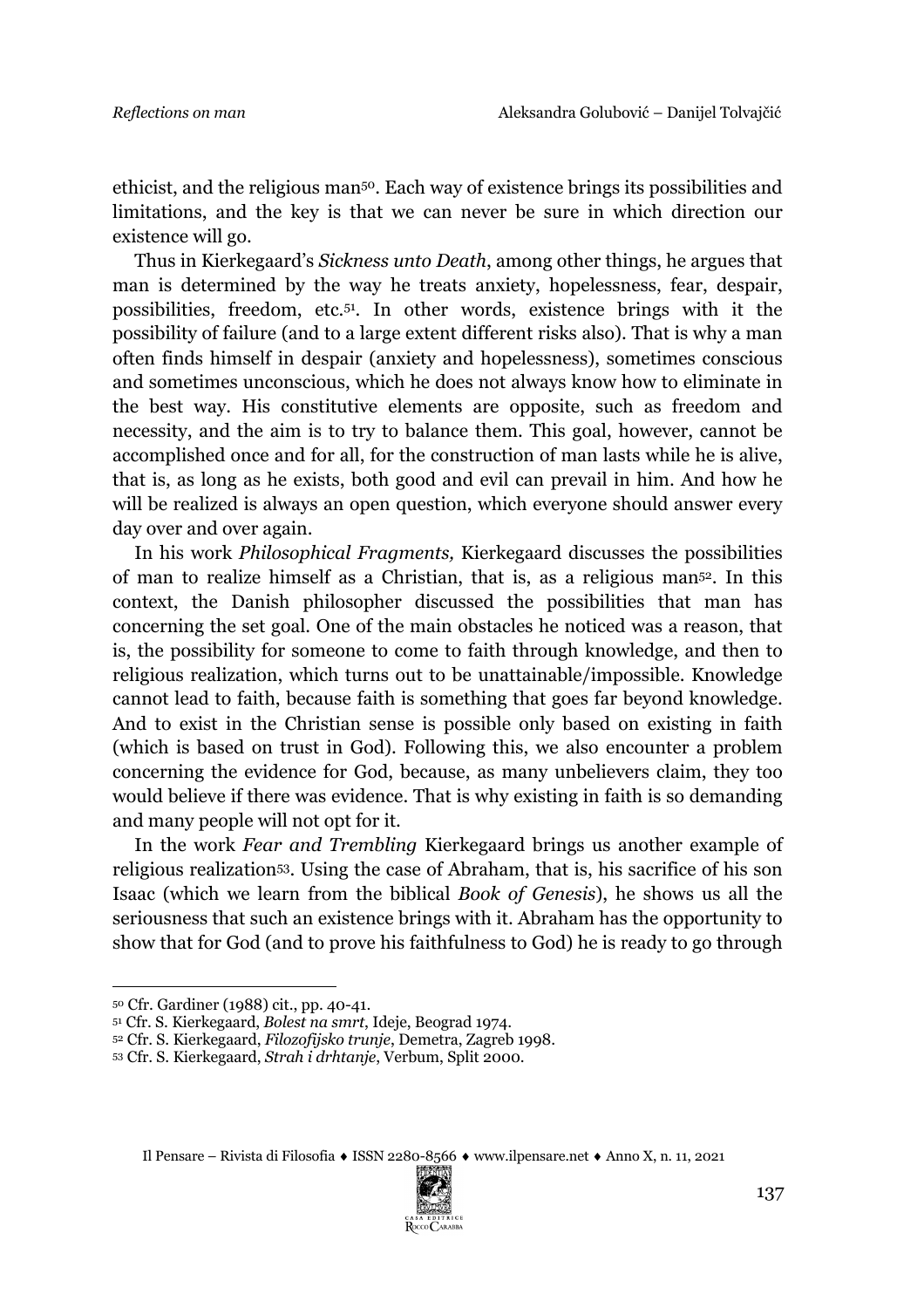the greatest trial. From a human point of view, this temptation can lead him to be declared a murderer, and from a religious point of view to the possibility of being declared a hero. The question here is – is he a good man or a bad man (a potential killer even)? The question of morality is always related to the realization of man as man. In this case, Kierkegaard shows us how we can see the purpose of such an act from a human and divine perspective. Even Agamemnon, for example, was willing to sacrifice his daughter, but his sacrifice had a *positive* purpose (a purpose whose reasonableness we can perceive), and that is the salvation of the whole fleet. What is the purpose of Abraham's sacrifice; who will be saved here and how will Abraham be realized here as a man? Kierkegaard also spoke about these and similar doubts, difficulties, and possibilities in his work *Practise in Christianity*54*.*

#### *9. Concluding thoughts*

In this paper, we have analysed some of the reflections on man, life, values, etc., offered by the famous Russian writer F. M. Dostoevsky. His thoughts are an excellent basis for philosophical analyses and interpretations. In addition, we learned that no matter how much we studied and researched him and how much analysis we made about him, he still eludes our understanding. But this does not mean that we will stop studying him, nor that we will give up further research because of it.

Given all the above, we consider it justified to claim that the literature we have analysed on the example of the Russian author, can be a good or even an excellent basis for philosophical discussions. For example, both authors, Dostoevsky and Kierkegaard, have placed the topic of man at the centre of their considerations, and they are both aware of the fact that only a man, i.e. a concrete individual, can speak about who a man is; and more from the position of subjective than the objective level of observation/study. It was important for our authors not only to talk about a man but also about the possibilities of human morality (where there can be an either moral upbuilding or moral ruin, because one of the two possibilities must necessarily be realized, and it will not be possible to determine which one in advance).

Dostoevsky and Kierkegaard, therefore, sought to offer solutions related to human realization. But before that, they introduced us to the many difficulties



<sup>54</sup> Cfr. S. Kierkegaard, *Vježbanje u kršćanstvu*, Verbum, Split 2007.